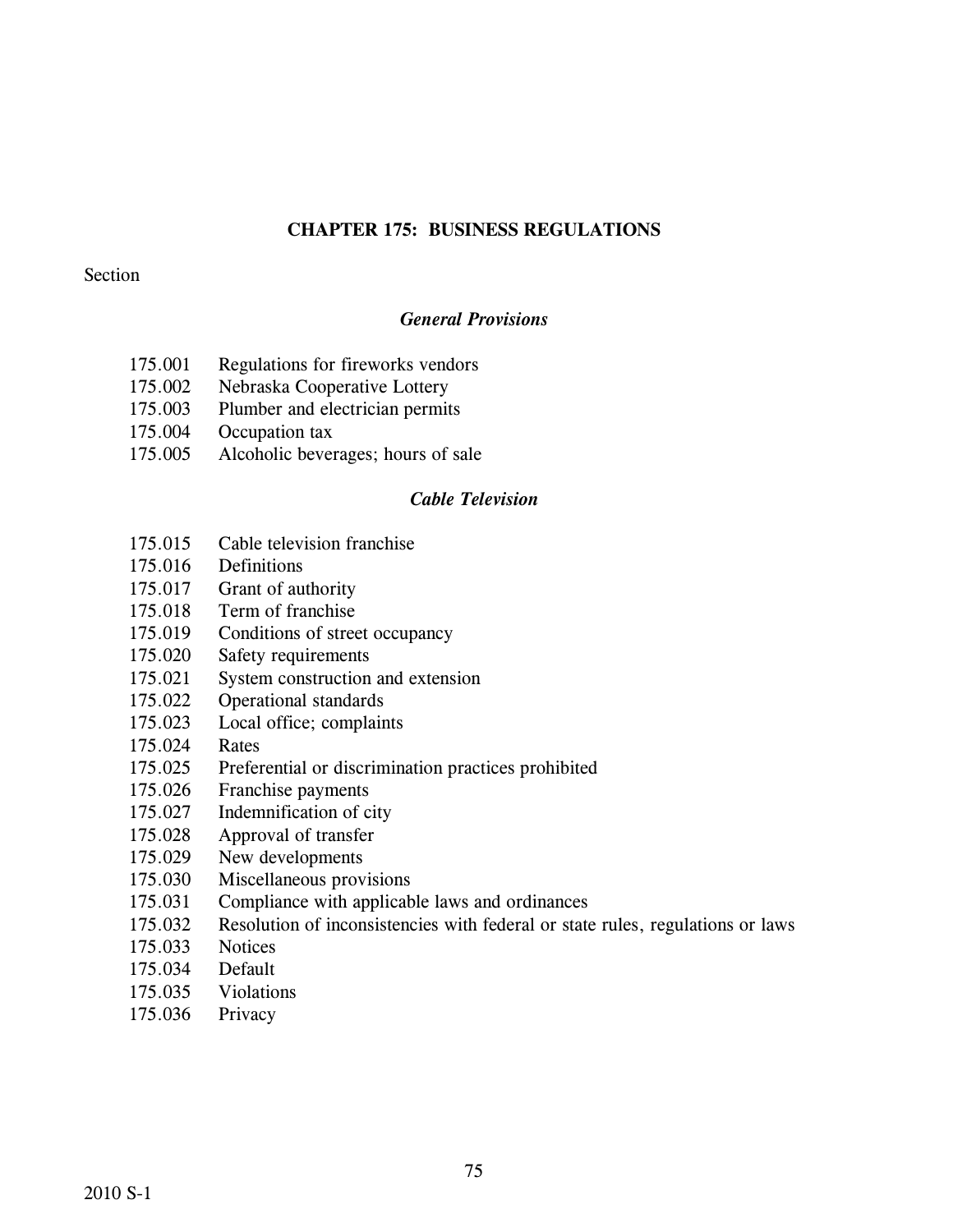# 76 **North Bend - Local Legislation**

## *Franchises*

| 175.045<br>Rules and regulations |
|----------------------------------|
|----------------------------------|

- 175.046 Injury to telephone company property
- 175.047 Electricity

#### *Peddlers and Hawkers*

- 175.060 Regulations
- 175.061 Exceptions

#### *Street Vendors*

- 175.070 Definition
- 175.071 Permit required
- 175.072 Application and issuance of permit
- 175.073 Restrictions
- 175.999 Penalty

### *GENERAL PROVISIONS*

### **§ 175.001 REGULATIONS FOR FIREWORKS VENDORS.**

It shall be unlawful for any person or persons to sell fireworks of any description whatsoever, except sparklers, vesuvius fountains, spray fountains, torches, color fire cones, star and comet type color aerial shells without explosive charges for the purpose of making a noise and lady fingers, all as defined in Neb. RS 28-1241(7). Color wheels, toy cap pistols and permissible caps may be sold at retail at all times; provided, that all other fireworks named may be sold only between June 24 and July 5 and between December 28, 1999 and January 1, 2000; provided, that fireworks of any description are permissible for purposes of public exhibitions or displays as authorized by the governing body and State Fire Marshal; and further provided that said vendor shall secure a state and city license prior to such sales. Application shall be filed with the Municipal Clerk and State Fire Marshal upon forms supplied and requesting such information and documents as the governing body and the State may deem necessary as to whether or not to grant said license. Upon the determination to grant the license, the Governing Body shall direct the Municipal Clerk to collect the appropriate fee and issue said license. Any license so issued may be revoked at any time by the governing body upon proper notice and hearing, if one is requested by the licensee. Application to the State Fire Marshal shall be separately determined by the State Fire Marshal. (Prior Code, § 10-420)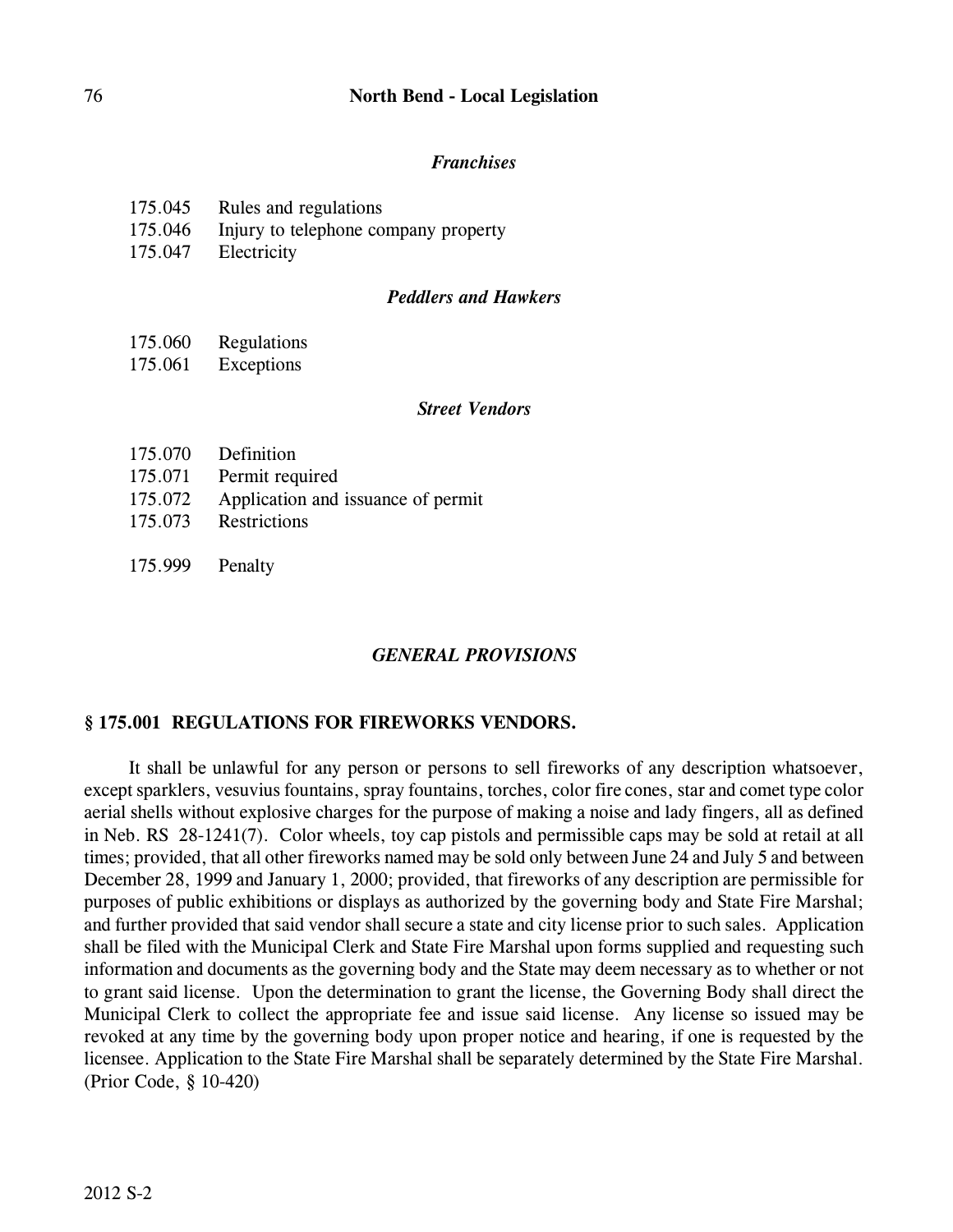# **§ 175.002 NEBRASKA COOPERATIVE LOTTERY.**

# (A) *Findings.*

(1) Whereas, it is necessary for the City of North Bend, Nebraska provide for the health, welfare, safety, and public morals of its population;

(2) Whereas, the city desires to engage in a program of community betterment as defined in Neb. RS 9-604;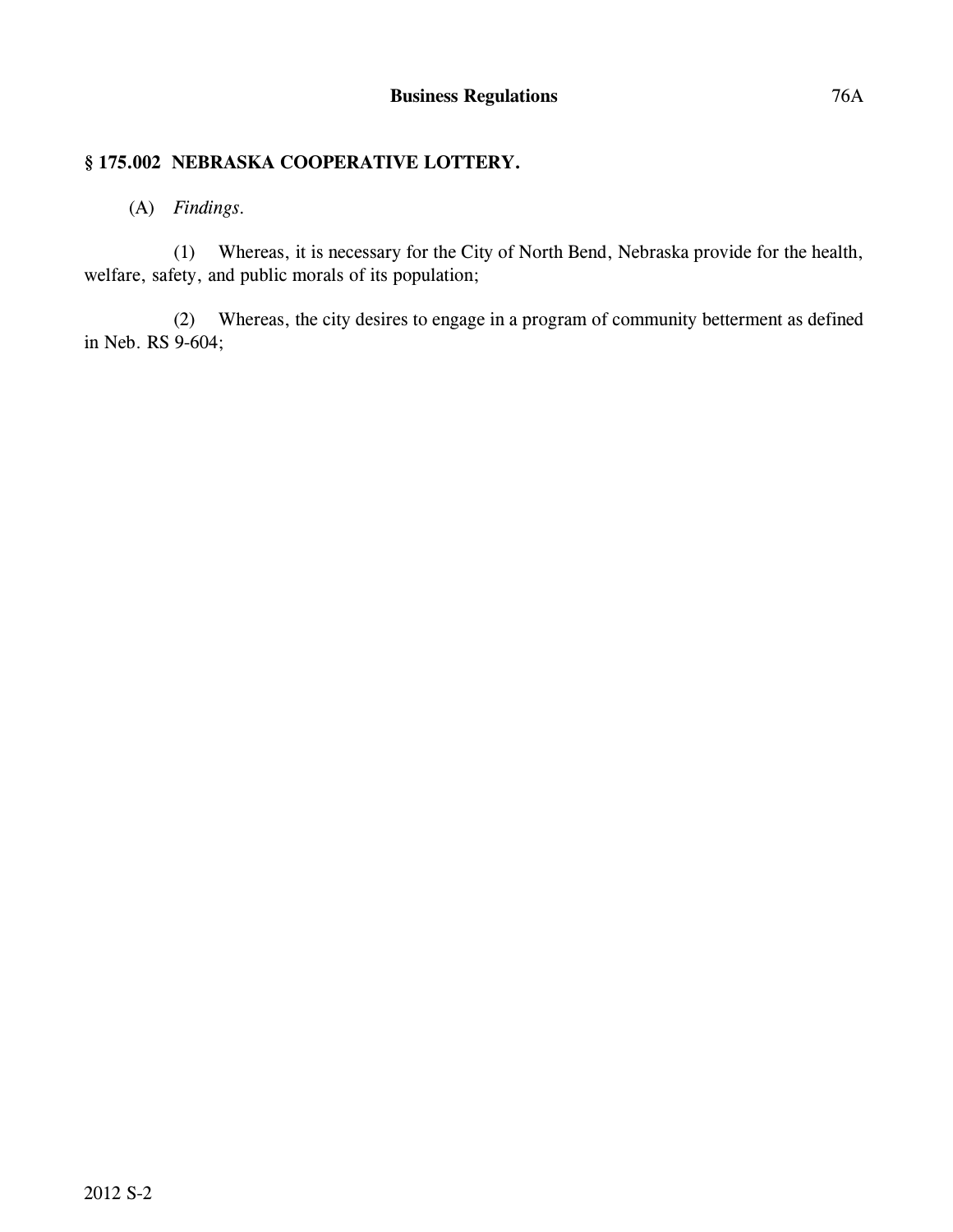(3) Whereas, it has been determined that to operate an effective lottery dedicated management is necessary and the benefits of operating the lottery in conjunction with other communities in an interlocal agreement is necessary and desirable;

(4) Whereas, the city has an opportunity to join other Nebraska cities, villages, and counties in the Nebraska Cooperative Lottery Interlocal Agreement for the purposes of conducting a joint lottery;

(5) Whereas, a copy of such Nebraska Cooperative Lottery Interlocal Agreement, as revised and approved as to form, has been provided to the city and its terms are agreeable; and

(6) Whereas, the electorate of the city has duly approved the city conducting a lottery;

(7) It is therefore resolved and ordained by the Mayor and the City Council of the City of North Bend, Nebraska, that it desires to and hereby does elect to become a party to the Nebraska Cooperative Lottery Interlocal Agreement and agrees to be bound hereby to the same extent as an original party hereto on behalf of the city.

(B) *Restrictions.* There are hereby established the following regulations for persons permitted and not permitted to participate in the city's lottery:

(1) *Age limit.* No person under 19 years of age shall play or participate in any way in the lottery established and conducted by the City of North Bend, Nebraska.

(2) *Permission to play granted to others.* Nothing shall prohibit:

(a) Any member of the governing body of the city, a municipal official, or the immediate family of such member or official;

(b) The lottery operator whom the city contracts to conduct its lottery or his or her immediate family, employees, or agents; or

(c) Any person having an ownership interest in a sales outlet location or any employee thereof, from playing in the lottery established and conducted by the city; provided that such person is 19 years of age or older.

(3) For purposes of this section, immediate family shall mean a person who is related to the member, official, or operator by blood, marriage, or adoption and resides in the same household of the member, official, or operator; or a person who is claimed by the member, official, operator, or spouse of a member, official, or operator as a dependent for federal income tax purposes. (Prior Code, §§ 10-701 and 10-702)

# *Statutory reference:*

*Nebraska Cooperative Lottery, see Neb. RS 9-646*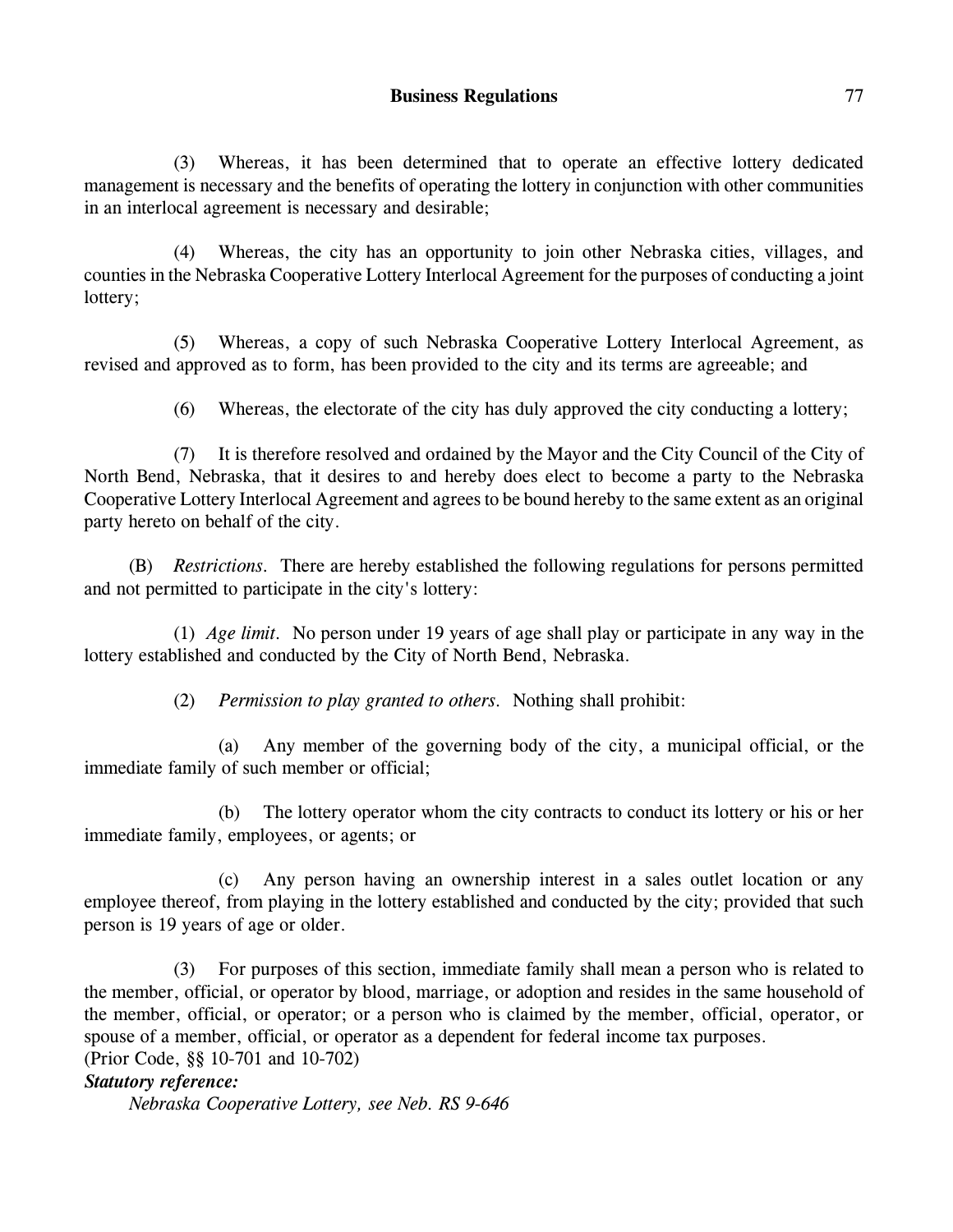# **§ 175.003 PLUMBER AND ELECTRICIAN PERMITS.**

(A) *Permits.* It shall be unlawful for any person, persons or corporation to engage in or carry on the business of a plumber, drainlayer or electrician in the City of North Bend, without first obtaining a permit from the City Clerk, and complying with the provisions of this subchapter.

(1) No such person, persons or corporation shall be granted a permit unless he or she shall first apply for same in writing to the City Clerk furnishing his or her name, place of residence, place of business, and a general statement of qualifications.

(2) Such application shall be considered by the City Council and the Council shall approve the same for issuance of a permit only upon sufficient evidence indicating that the applicant is thoroughly qualified to engage in the occupation of plumber or electrician, and the permit shall in such case be issued upon the payment by the applicant of the sum of \$35 as a permit fee.

(3) Such permit shall be valid for one year from the date of issuance, and shall be renewable from year to year upon the payment of an additional permit fee of \$35 each year, unless such permit shall be revoked or renewal prohibited by resolution of the Council for good cause upon hearing with reasonable notice to such permit holder; provided, however that no such permit shall be granted unless such applicant also files with the City Clerk a bond, with sureties to be approved by the City Council at the time the application is acted upon, which bond shall be conditioned that the applicant shall defend, save, keep harmless and indemnify the city from all liability claims, damages, judgments, costs, and expenses of every nature and description caused by or growing out of the making of any excavation, hole or trench in any street, highway, alley or thoroughfare, including the pavement, sidewalk, right-of-way for streets in the city, or by the opening or removal of any pavement or any sidewalk surface, or by the placing of any obstruction, barricade, material, equipment, or apparatus of any nature in any street, highway, alley or thoroughfare, including the sidewalk and right-of-way space, or by the failure properly to protect any excavation, hole or trench in any place, or by the installation of any article of plumbing or electrical apparatus in any such place, and by any negligence on the part of the applicant in the use and occupancy of any such place in any manner or nature whatsoever while engaged in the business of plumbing or electrical work and such bond shall be in the penalty sum of \$5,000.

(B) *Exceptions.* The provisions of this section relating to plumbers and electricians shall not apply to any public utility company or companies serving the municipality and its inhabitants under a franchise agreement with the municipality, or its agents and employees, and shall not be construed as a limitation or restriction upon any franchises heretofore granted by the municipality. (Prior Code, §§ 10-405 and 10-406)

# **§ 175.004 OCCUPATION TAX.**

For the purpose of raising revenue an occupation tax is hereby levied on the following businesses: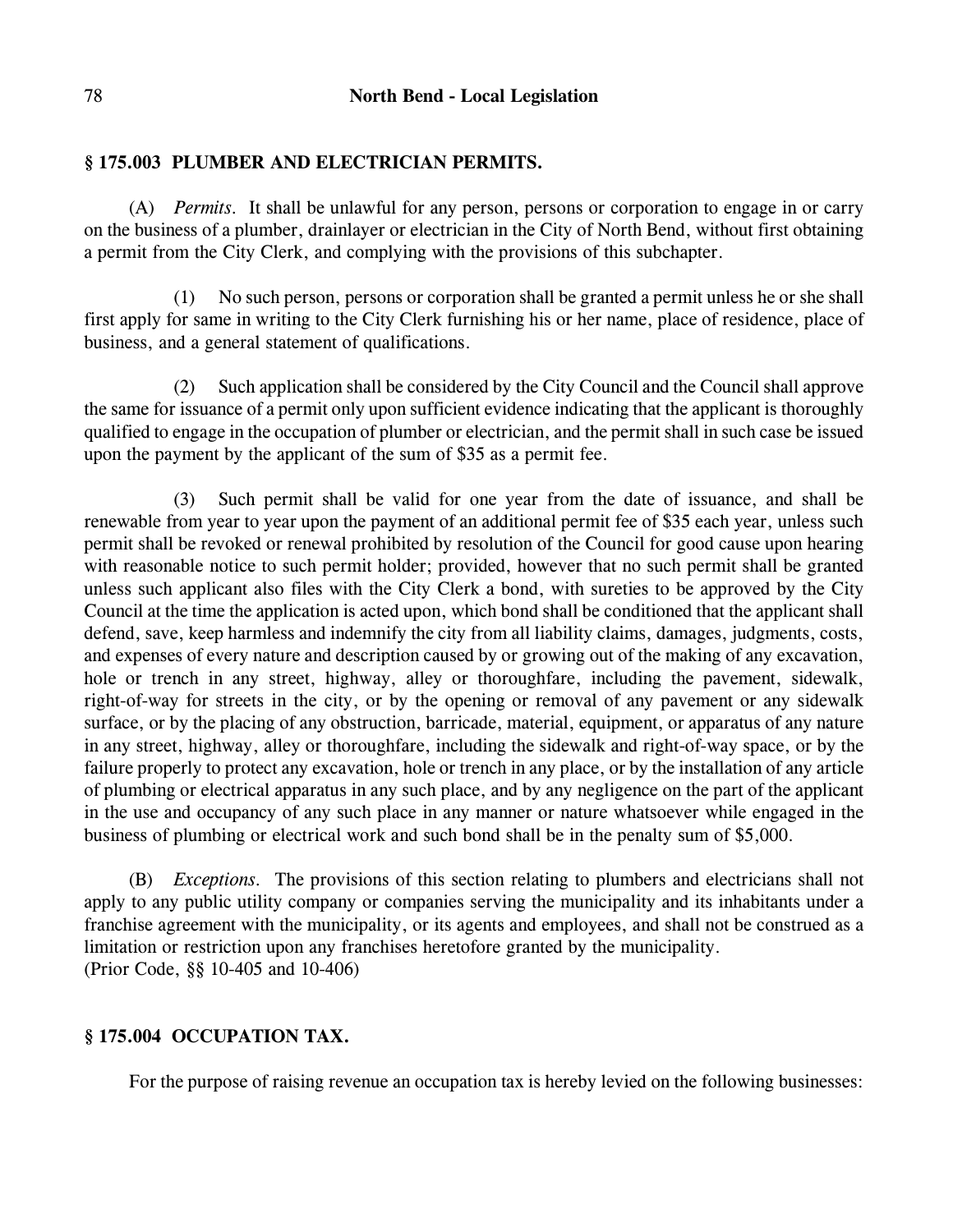| (A) | Alcoholic Beverages: |
|-----|----------------------|
|     |                      |

|                             | Retailer of beer on for consumption off the premises (sale in         |
|-----------------------------|-----------------------------------------------------------------------|
|                             |                                                                       |
|                             |                                                                       |
|                             | Retailer of alcoholic liquors, including beer for consumption off the |
|                             |                                                                       |
|                             | Retailer of alcoholic liquors, including beer for consumption on and  |
|                             |                                                                       |
| (B)                         | Non-beverage user:                                                    |
|                             |                                                                       |
|                             |                                                                       |
|                             |                                                                       |
|                             |                                                                       |
|                             |                                                                       |
| (C)                         |                                                                       |
|                             | (Prior Code, § 10-601)                                                |
| <b>Statutory reference:</b> |                                                                       |
|                             |                                                                       |

*Occupation tax, see Neb. RS 17-525*

# **§ 175.005 ALCOHOLIC BEVERAGES; HOURS OF SALE.**

It shall be unlawful for any licensed person or persons or their agents to sell any alcoholic beverages within the city limits of North Bend, Nebraska, except during the hours provided herein:

(A) All alcoholic liquors and alcoholic beverages, including beer and wine may be sold on-sale from 6:00 a.m. to 2:00 a.m., Mondays through Saturdays, to include until 2:00 a.m. on Sundays.

(B) All alcoholic liquors and alcoholic beverages, including beer and wine, may be sold off-sale from 6:00 a.m. to 1:00 a.m., Mondays through Saturdays, to include until 1:00 a.m. on Sundays.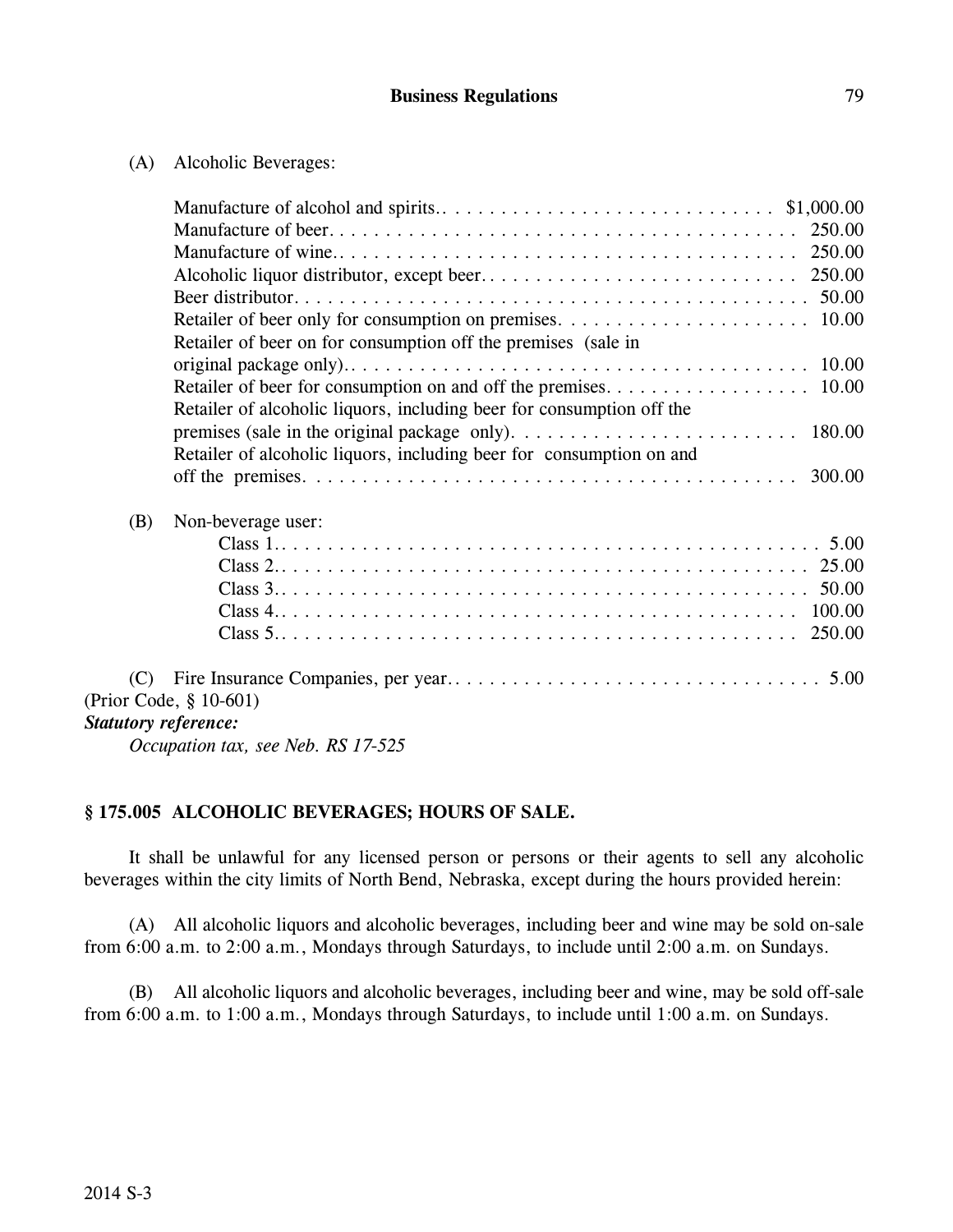(C) No person or persons shall consume any alcoholic beverages on licensed premises for a period of time longer than 15 minutes after the time fixed herein for stopping the sale of alcoholic beverages on the said premises. For the purposes of this section, *ON SALE* shall be defined as alcoholic beverages sold by the drink for consumption on the premises of the licensed establishment; *OFF SALE* shall be defined as alcoholic beverages sold at retail in the original container for consumption off the premises of the licensed establishment.

(D) Nothing in this section shall prohibit licensed premises from being open for other business on days and hours during which the sale or dispensing of alcoholic liquor is prohibited by this section. (Ord. 496, passed 5-18-10; Am. Ord. 520, passed 3-19-13)

# *Statutory reference:*

*Alcoholic beverages, hours of sale, see Neb. RS 53-179*

# *CABLE TELEVISION*

# **§ 175.015 CABLE TELEVISION FRANCHISE.**

The Governing Body has granted to Great Plains Cable Television, Inc. a non-exclusive franchise to construct, operate and maintain a Cable Television System in the City of North Bend. Actual details of the agreement and the charges, rates, and fees are available at the Municipal Clerk's office. (Prior Code, 10-520)

### **§ 175.016 DEFINITIONS.**

For the purpose of this subchapter, the following terms, phrases, words, abbreviations, and their derivations shall have the meaning herein given. When not inconsistent with the context, words used in the present tense include the future tense, words in the plural number include the singular number, and words in the singular number include the plural number.

*ADDITIONAL SERVICE.* Any communications service other than basic service provided over its cable television system by the company directly or as a carrier for its subsidiaries, affiliates, or any other person engaged in communications services including but not limited to satellite distributed programming, burglar alarm, data, or any other electronic intelligence transmission, facsimile reproduction, meter reading, and home shopping.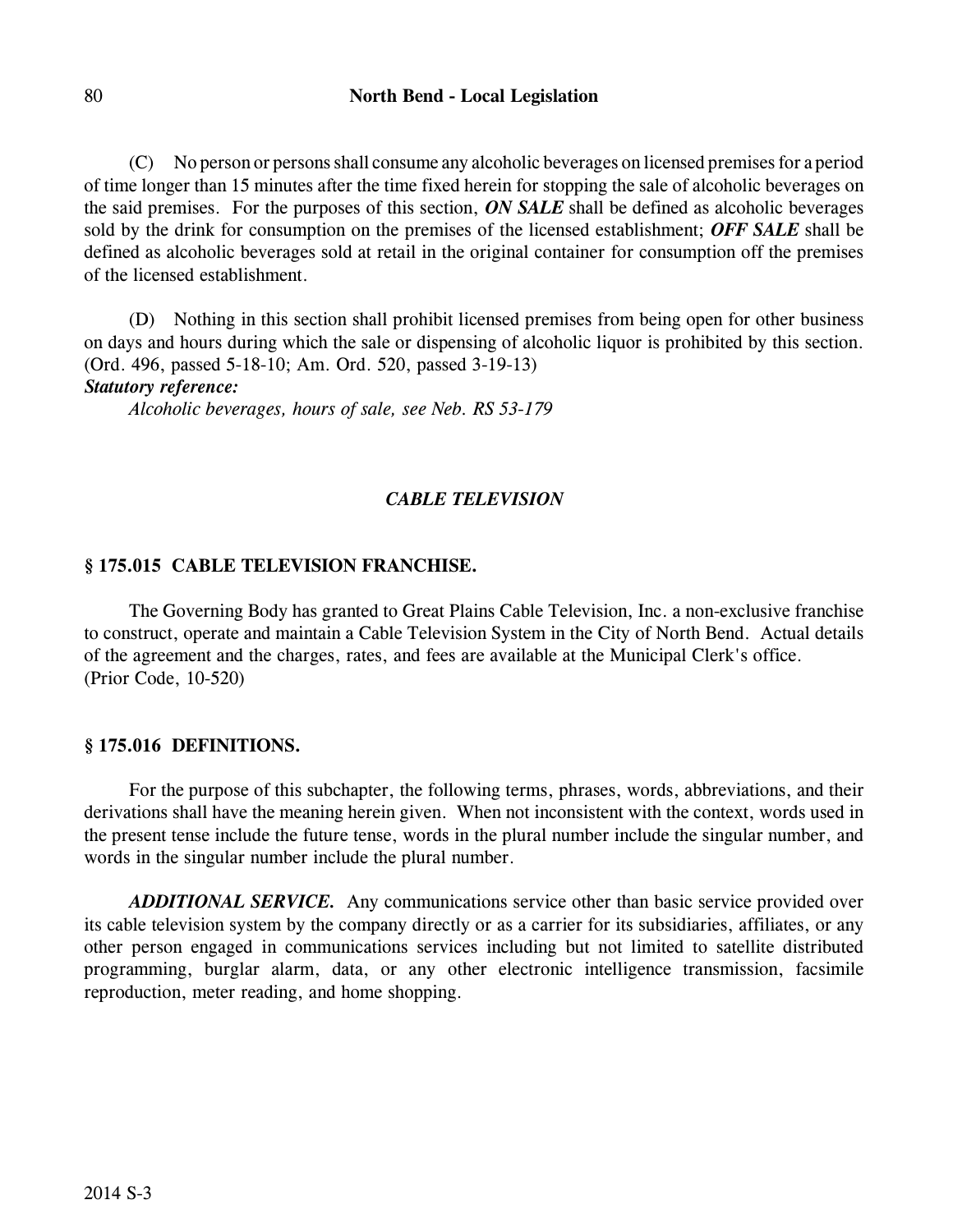**BASIC CATV SERVICE.** The simultaneous delivery by the company to television receivers (or any other suitable types of audio-video communication receivers) of all subscribers in the Franchise Area of all signals of over the air television broadcasters and public, educational, or governmental access facilities required by the FCC to be carried by a cable television system as defined hereinabove. Basic service charge shall also include additional channels including original cablecast programming at the option of the company.

*CABLE TELEVISION SYSTEM.* A system composed of, without limitations, antenna, cable, wires, lines, towers, wave guides, or any other conductors, converters, equipment or facilities, designed, constructed, or wired for the purpose of producing, receiving, amplifying, and distributing by coaxial cable audio and/or visual radio, television, electronics or electrical signals to and from persons, subscribers, and locations in the franchise area.

*CATV.* A cable television system as hereinafter defined.

*CITY.* Shall mean the City of North Bend.

*CITY COUNCIL.* The governing body of the city.

*COMPANY.* The grantee of rights under this subchapter.

*FRANCHISE AREA.* That area within the corporate limits of the city.

*GROSS ANNUAL BASIC SUBSCRIBER REVENUES.* Any all compensation and other consideration received directly by the Company from subscribers in payment for regularly furnished basic CATV service. Gross annual basic subscriber revenue shall not include any taxes on services furnished by the Company imposed directly on any subscriber or user by any city, state, or other governmental unit and collected by the Company for such governmental unit, nor shall it include revenue from auxiliary services which include but are not limited to advertising, leased channels, and pay television.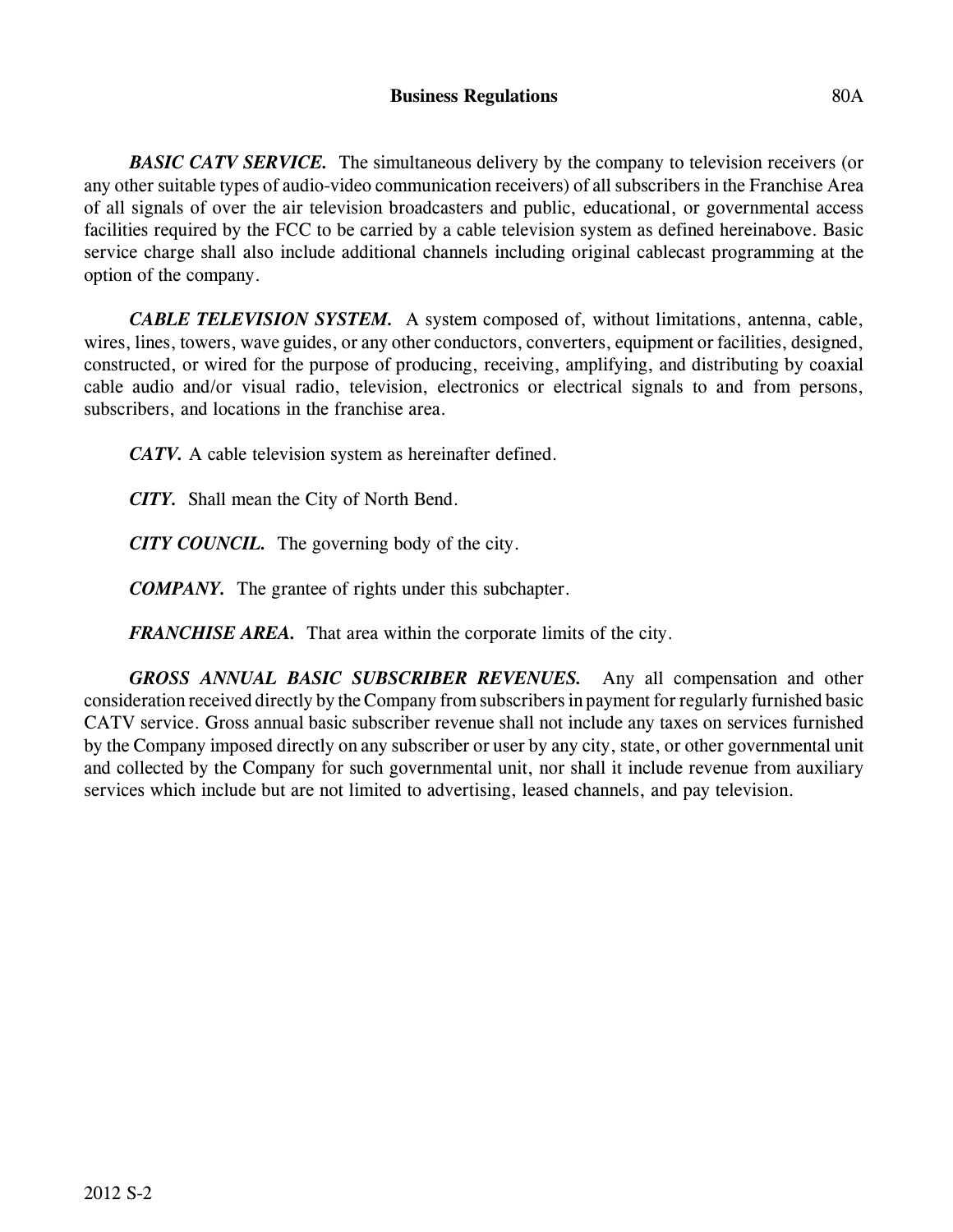*PERSON.* Any person, firm, partnership, association, corporation, company, or organization of any kind.

*PAY TELEVISION SERVICE*. The delivery over the cable television system of video signals in intelligible form to subscribers for a fee or charge (over and above the charge for basic CATV service) on a per program, per channel, or other subscription basis.

**PROPERTY OF COMPANY.** All property owned, installed or used by the company in the conduct of a CATV business in the city.

*STREET.* The surface of and the space above and below any public street, right of way, road, highway, freeway, bridge, land, path, alley, court, sidewalk, parkway, drive, communications or utility easement, now or hereafter existing as such within the franchise area.

*SUBSCRIBER.* Any person or entity receiving basic CATV service. (Prior Code, § 10-521)

# **§ 175.017 GRANT OF AUTHORITY.**

Whereas, the city has approved the legal, character, financial, technical, and other qualifications of the company and the adequacy and feasibility of the company's construction arrangements as part of a full public proceeding affording due process, there is hereby granted by the city to the company the nonexclusive right and privilege to engage in the business of operating and providing a cable television system in the franchise area, and for that purpose to erect, install, construct, repair, replace, reconstruct, maintain and retain in, on, over, under, upon, across and along any public way and public place, now laid out or dedicated and all extensions thereof and additions thereto in the franchise area such poles, wires, cable, conductors, ducts, conduit, vaults, manholes, amplifiers, appliances, attachments, and other property as may be necessary and appurtenant to the cable television system; and in addition, so to use, operate, and provide similar facilities or properties rented or leased from other persons, firms, or corporations including but not limited to any public utility or other grantee franchised or permitted to do business in the city.

(Prior Code, § 10-522)

### **§ 175.018 TERM OF FRANCHISE.**

The franchise and rights herein granted shall continue in force and effect for a term of 15 years after the effective date of this franchise. The franchise may be renewed for an additional 15-year period following a public proceeding affording due process. (Prior Code, § 10-523)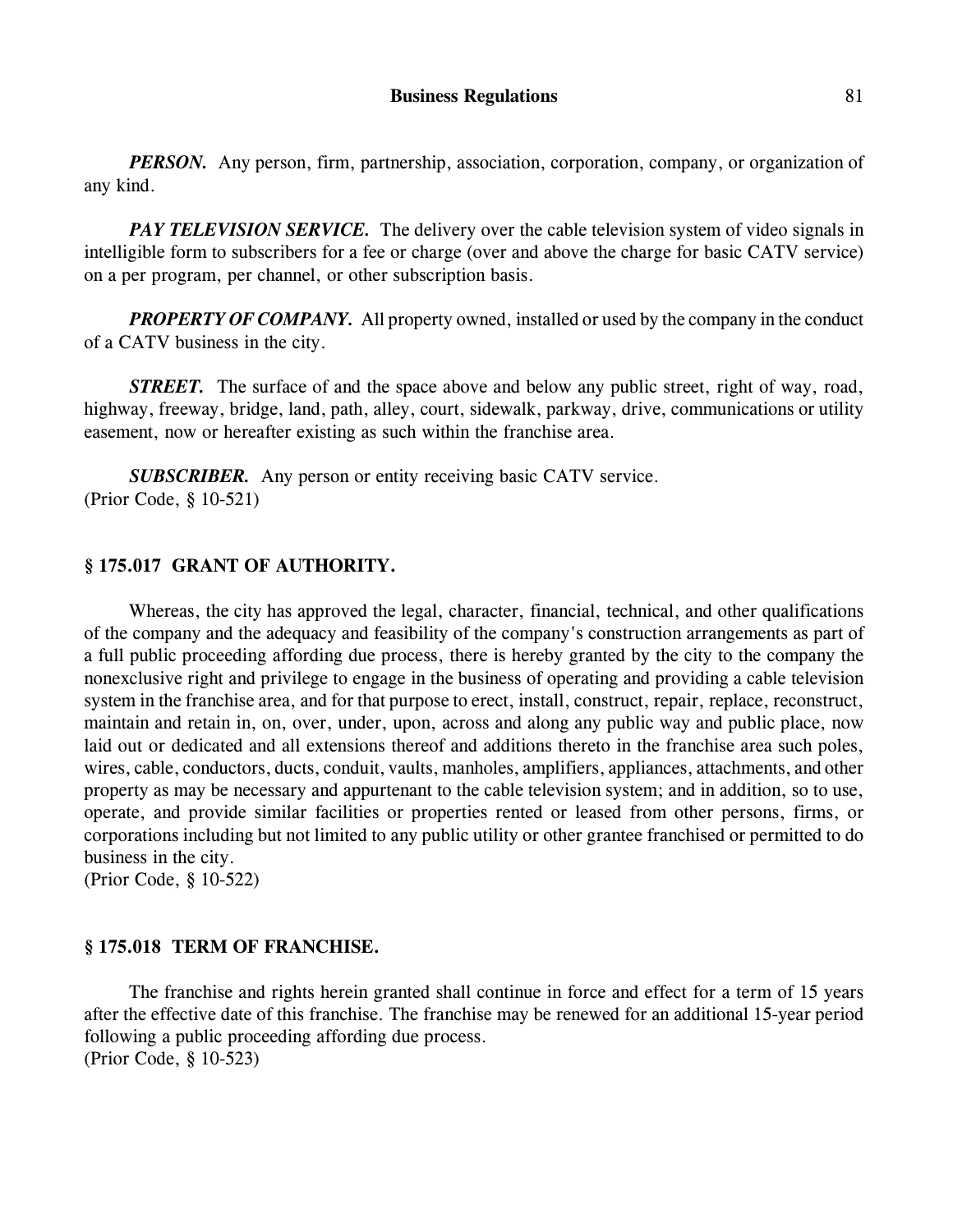# **§ 175.019 CONDITIONS OF STREET OCCUPANCY.**

(A) All transmission and distribution structures, lines, and equipment erected by the company within the franchise area shall be so located as to cause minimum interference with the rights and reasonable convenience of property owners who join any of the said street or other public ways and places. The cable television system shall be constructed, repaired, and operated in compliance with all current city, state, and national construction and electrical codes. The company shall install and maintain its wires, cables, fixtures, and other equipment in such manner that they will minimize any interference with any installations of the city or of a public utility serving the city.

(B) In case of disturbance of any street, public way, or paved area, the company shall, at its own cost and expense and in a manner approved by the city, replace and restore such street, public way or paved area in as good a condition as before the work involving such disturbance was done.

(C) If at any time during the period of franchise the city shall lawfully elect to alter or change the grade of any street, sidewalk, alley, or other public way, the company, upon reasonable notice by the city shall remove, relay, and relocate its poles, wires, cables, underground conduits, manholes, and other fixtures at its own expense.

(D) Any poles or other fixtures placed in any public way by the company shall be placed in such manner as not to interfere with the usual travel on such public way.

(E) The company shall, on the request of any person holding a building moving permit issued by the city temporarily raise or lower its wires to permit the moving of buildings. The expense of such temporary removal or raising or lowering of wires shall be paid by the person requesting the same, and the company shall have the authority to require such payment in advance. The company shall be given not less than 48 hours advance notice to arrange for such temporary wire changes.

(F) The company shall have the authority to trim trees upon and overhanging streets and public ways and places of the franchise area so as to prevent the branches of such trees from coming in contact with the wires and cables of the Company, except that at the option of the city, such trimming may be done by it or under its supervision and direction at the expense of the company.

(G) The company shall, at its expense protect, support, temporarily disconnect, relocate in the same street or other public place, or remove from the street or other public place, any property of the company when required by the city by reason of traffic conditions, public safety, street vacation, freeway and street construction, change of establishment of street grade, installation of sewers, drains, water pipes, power lines, signal lines, and tracks or any other type of structures or improvements by the city provided, however, that the company shall in all such cases have the rights and obligations of abandonment or property of the company subject to city ordinances.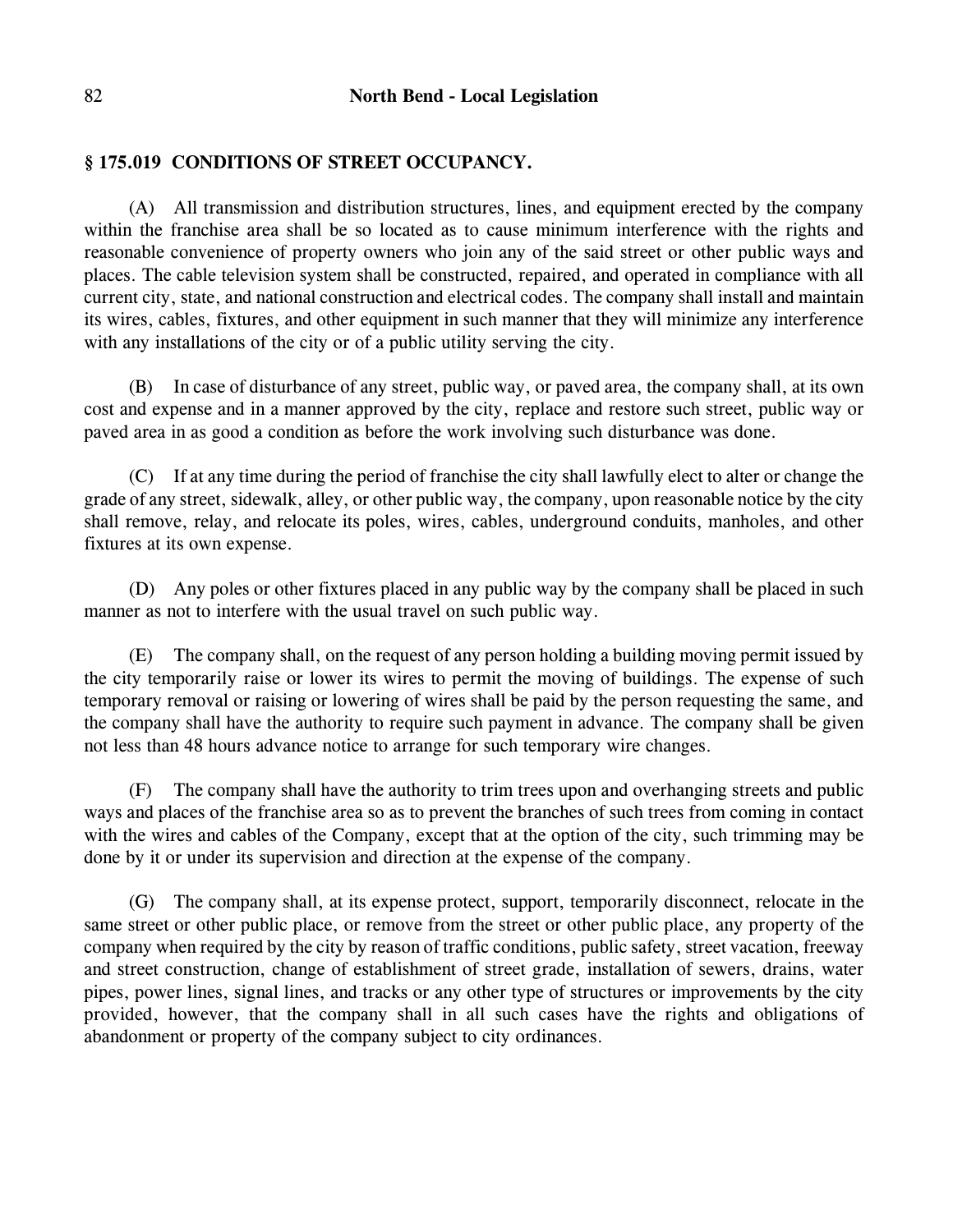### **Business Regulations** 83

(H) The city shall have the right to make additional use, for any public or municipal purpose, of any poles or conduits controlled or maintained exclusively by or for company in any street, provided such use by city does not interfere with the use by company. The city shall indemnify and hold harmless company against and from any and all claims, demands, causes of actions, actions, suits, proceedings, damages, costs of liabilities of every kind and nature whatsoever arising out of such use of company's poles or conduits. In addition, the company shall have the right to make additional use of any poles or conduits controlled or maintained exclusively by the city and shall indemnify and hold harmless the city against and from any and all claims, demands, causes of action, costs, or liabilities of every kind and nature whatsoever arising out of such use of the city's poles or conduits.

(I) At the city's request, the company shall file with the City Clerk or provide to the city a map showing the location and nature of all underground and above ground cables and equipment in the city limits prior to the final approval granted by the City Council granting and accepting this franchise. (Prior Code, § 10-524)

## **§ 175.020 SAFETY REQUIREMENTS.**

(A) The Company shall at all times employ ordinary care and shall install and maintain in use commonly accepted methods and devices for preventing failures and accidents which are likely to cause damage, injuries, or nuisances to the public.

(B) All structures and all lines, equipment and connection in, over, under, and upon the streets, sidewalks, alleys, and public ways or places of the franchise area, wherever situated or located shall at all times be kept and maintained in a safe, suitable condition, and in good order and repair. (Prior Code, § 10-525)

# **§ 175.021 SYSTEM CONSTRUCTION AND EXTENSION.**

(A) Company, whenever it shall receive a request for service from at least ten subscribers within 1,000 feet of its trunk cable shall extend its system to such subscribers at no cost to the subscribers for system extension other than the usual connection fees for all subscribers, provided that such extension is technically and physically feasible. The 1,000 feet shall be measured in extension length of Company's cable required for service located within the public way or easement and shall not include length of necessary service drop to the subscriber's home or premises.

(B) No person, firm, or corporation in the company's service area shall be arbitrarily refused service. However, in recognition of the capital costs involved for unusual circumstances such as requirement for underground cable, more than 150 feet of distance from distribution cable to connection of service to a subscribers, or a density of less than ten subscribers per 1,000 feet of cable system, in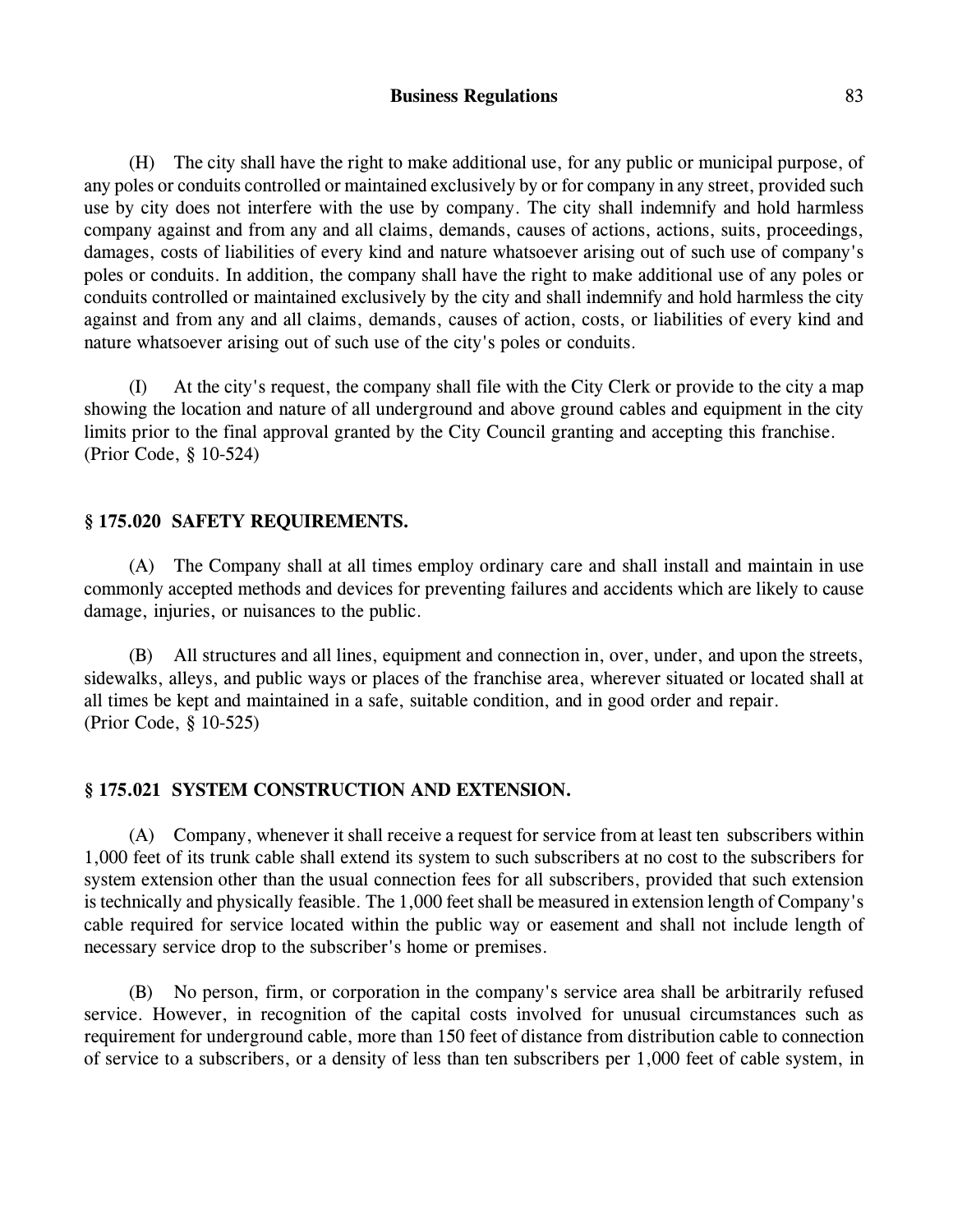order to prevent inequitable burdens on potential cable subscribers in more densely populated area, service may be made available on the basis of cost of materials, labor, and easements.

(C) In the event additional adjacent territory is incorporated within the city's limits by annexation or otherwise, company's rights and duties under this subchapter shall be deemed to include such additional territory.

(Prior Code, § 10-526)

### **§ 175.022 OPERATIONAL STANDARDS.**

The company shall operate and maintain its cable television system in full compliance with the standards set forth by the Federal Communications Commission. (Prior Code, § 10-527)

### **§ 175.023 LOCAL OFFICE; COMPLAINTS.**

The company shall maintain a business office or agent which subscribers may telephone during regular business hours without incurring added message or toll charges so that CATV maintenance service shall be promptly available. Should a subscriber have an unresolved complaint regarding the quality of cable television service, equipment malfunctions, or similar matters, the subscriber shall be entitled to meet jointly with an appropriate representative of the city and a representative of the Company within 30 days to fully discuss and resolve such matters. (Prior Code, § 10-528)

### **§ 175.024 RATES.**

(A) The grantee has on file with the city a schedule of tariffs which shall include all fees, charges, and rates to be charged to subscribers. If any of said fees, chargers, or rates are changed, the grantee shall notify the city of said changes in writing at least 30 days before said changes take effect.

(B) At the time of the adoption of this subchapter, the city chooses not to become involved in the rate making process believing that supply and demand will be effective rate control. However, the city reserves the right at some future date to become involved in the rate making process and to approve or disapprove proposed rates subject to Federal Communications Commission rules and regulations. (Prior Code, § 10-529)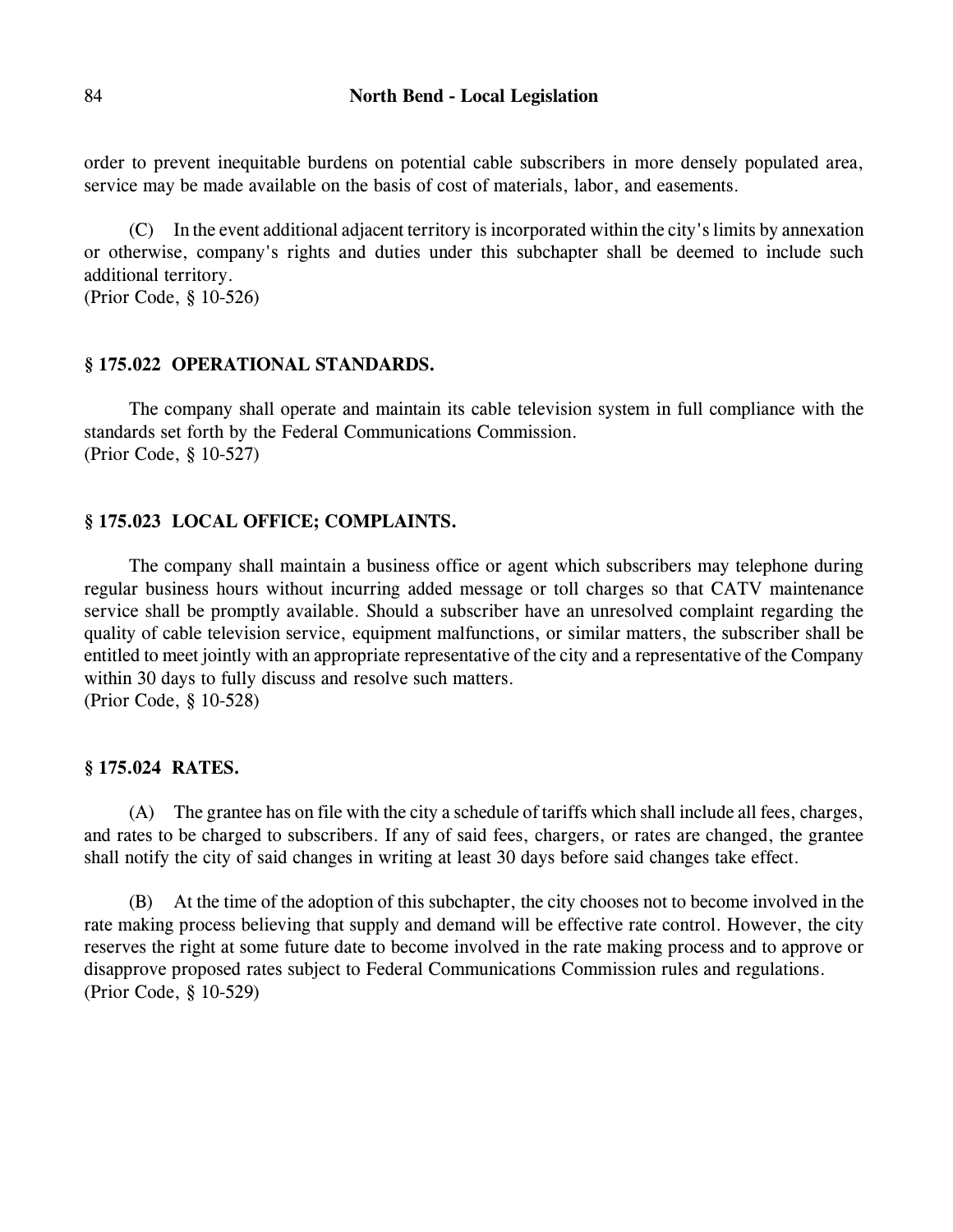# **§ 175.025 PREFERENTIAL OR DISCRIMINATION PRACTICES PROHIBITED.**

The company shall not as to rates, charges, service facilities, rules, regulations or in any other respect make or grant any preference or advantage to any person nor subject any person to any prejudice or disadvantage, provided that nothing in this franchise shall be deemed to prohibit the establishment of a graduated scale of charges and classified rate schedules to which any customer coming within such classification would be entitled and provided further that connection and service charges may be waived or modified during promotional campaigns of company. (Prior Code, § 10-530)

**§ 175.026 FRANCHISE PAYMENTS.**

The company shall pay to the city on or before May 1 of each year a 3% franchise fee based on gross annual basic subscriber revenues received for cable television operations in the franchise area for the preceding year. No other fee, charge, or consideration shall be imposed. Sales tax or other taxes levied directly on a per subscription basis and collected by the company shall be deducted from the gross annual basic subscriber revenues before computation of sums due the city is made. The company shall provide an annual summary report showing gross annual basic subscriber revenues received during the preceding year.

(Prior Code, § 10-531)

### **§ 175.027 INDEMNIFICATION OF CITY.**

(A) The company shall at all times protect and hold harmless the city from all claims, actions, suits, liability, loss, expense, or damages of every kind and description, including investigation costs, court costs, and attorney's fees, which may accrue to or be suffered or claimed by any person or persons arising out of the negligence of the company in the ownership, construction, repair, replacement, maintenance, and operation of said cable television system and by reason of any license, copyright, property right or patent of any article or system used in the construction or use of said system.

(B) The company shall maintain in full force and effect during the life of any franchise, public liability insurance in a solvent insurance company authorized to do business in the state at no less than in the following amounts:

- (1) \$100,000 property damage in any one accident;
- (2) \$250,000 for personal injury to any one person;
- (3) \$500,000 for personal injury in any one accident.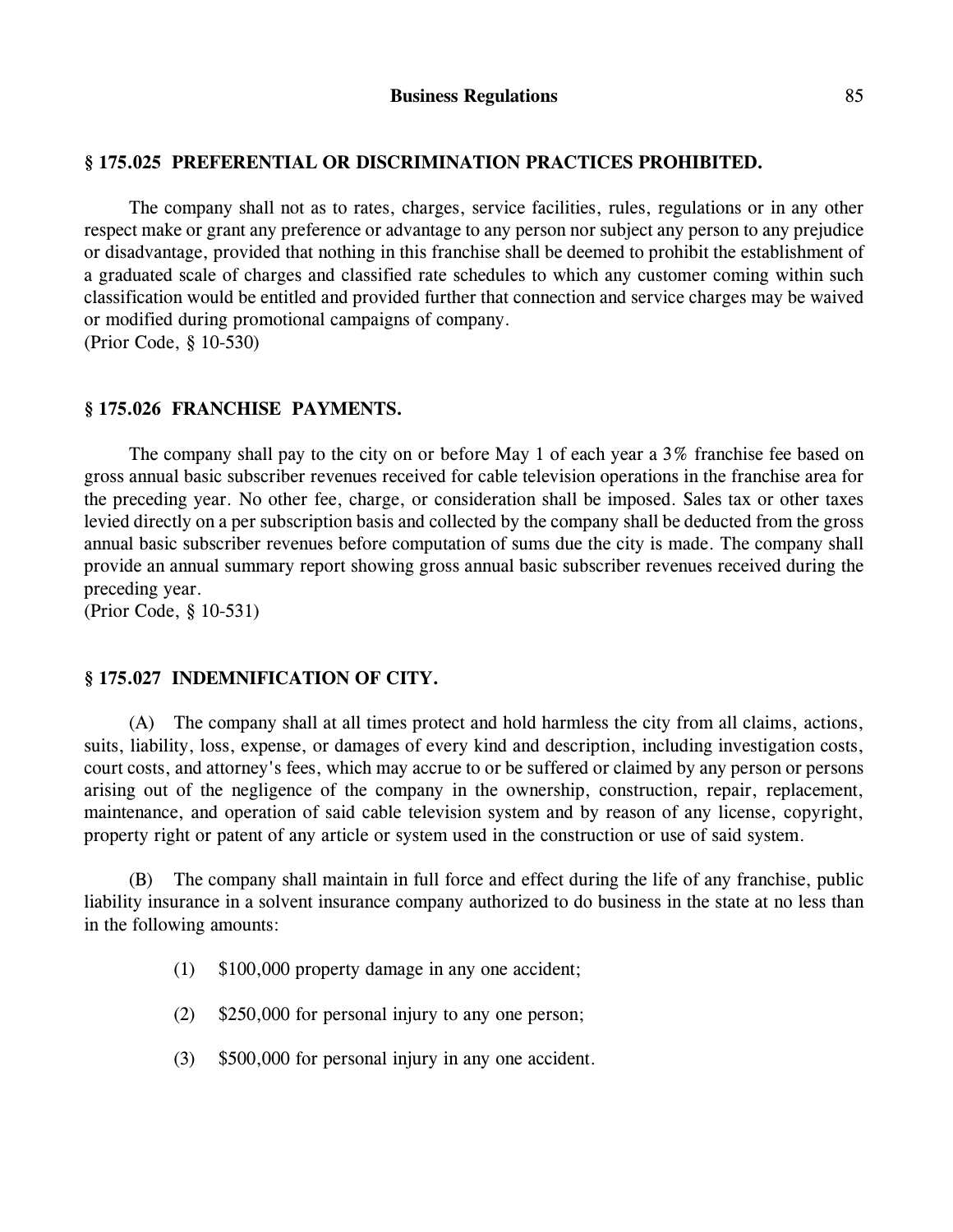(C) Provided that all such insurance may contain reasonable deductible provisions not to exceed \$1,000 for any type of coverage, and provided further the city may require that any and all investigation of claims made by any person, firm, or corporation against the city arising out of any use or misuse of privileges granted to the company hereunder shall be made by or at the expense of the company or its insurer.

(Prior Code, § 10-532)

## **§ 175.028 APPROVAL OF TRANSFER.**

The company shall not sell or transfer its plant or system to another, other than a parent company or a wholly owned subsidiary of the company nor transfer any rights under this franchise to another without City Council approval. Provided, that no sale or transfer shall be effective until the vendee, assignee, or lessee has filed in the office of the City Clerk an instrument duly executed reciting the fact of such sale, assignment or lease accepting the terms of the franchise, and agreeing to perform all the conditions thereof. Such City Council approval will not be unreasonably withheld and neither this section nor other sections of this franchise shall preclude the assignment of certain rights in the system by the company for the purpose of financing.

(Prior Code, § 10-533)

# **§ 175.029 NEW DEVELOPMENTS.**

It shall be the policy of the city liberally to amend this franchise upon application of the company when necessary to enable the company to take advantage of any developments in the field of transmission of television and radio signals which will afford it an opportunity more effectively, efficiently, or economically to serve its customers.

(Prior Code, § 10-534)

#### **§ 175.030 MISCELLANEOUS PROVISIONS.**

(A) When not otherwise prescribed herein, all matters herein required to be filed with the city shall be filed with the City Clerk.

(B) In the case of any emergency or disaster, the company shall, upon request of the city, make available its facilities to the city for emergency use during the emergency or disaster period.

(C) The city specifically reserves the right to grant other non-exclusive franchises for operation of cable television service in the franchise area. (Prior Code, § 10-535)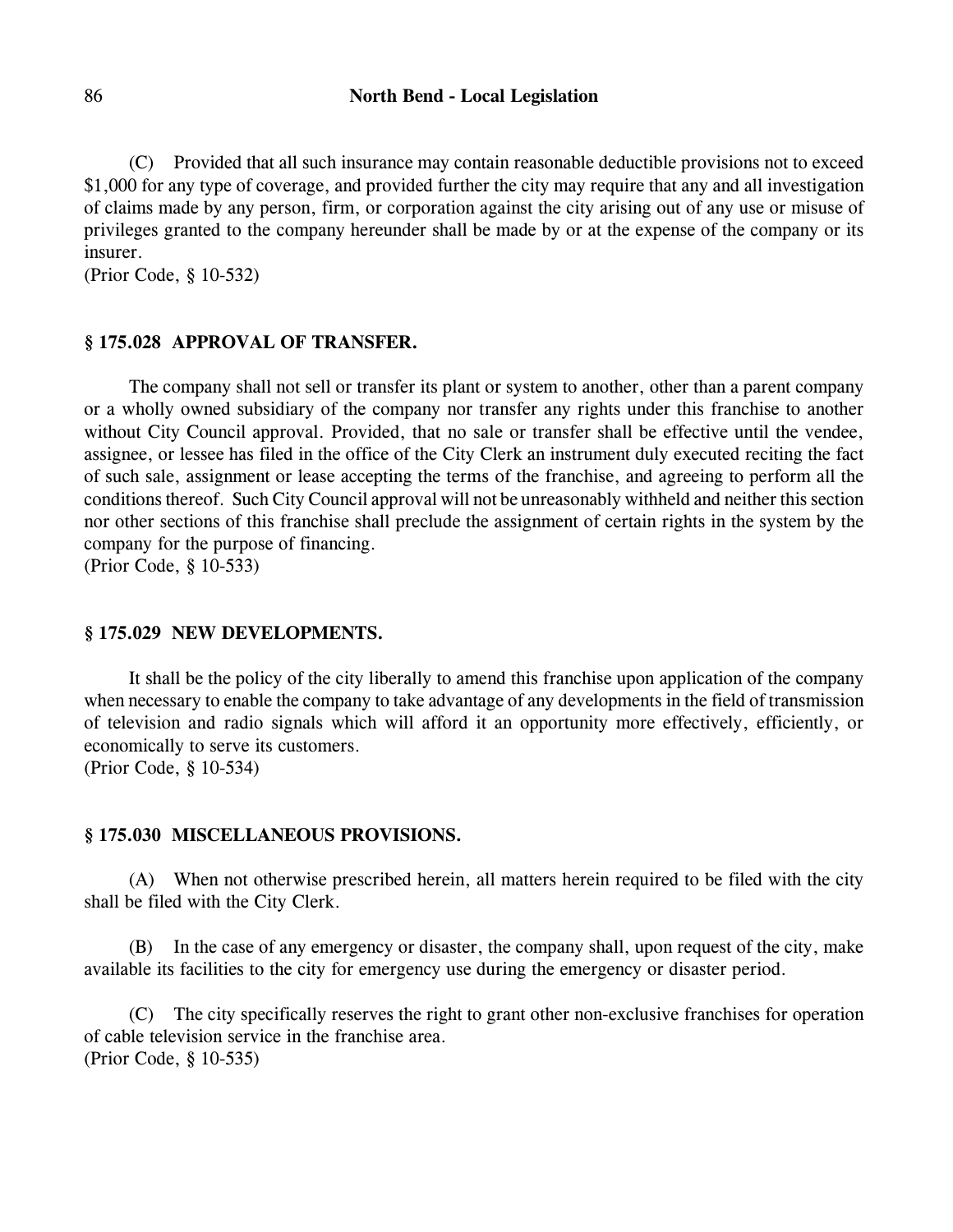## **§ 175.031 COMPLIANCE WITH APPLICABLE LAWS AND ORDINANCES.**

The company shall at all times be subject to all lawful exercise of the police power by the city. The city reserves their rights to adopt from time to time in addition to the provisions herein contained such ordinances as may be deemed necessary to the exercise of police power. Such regulation shall be reasonable and not destructive to the rights herein granted and not in conflict with the laws of the state or other local laws or regulations.

(Prior Code, § 10-536)

# **§ 175.032 RESOLUTION OF INCONSISTENCIES WITH FEDERAL OR STATE RULES, REGULATIONS OR LAWS.**

(A) In any case of an actual inconsistency between any provision or section of this subchapter, and any provision or section of a federal or state rule, regulation, or law, then the federal or state rule, regulation, or law shall not only supersede the effect of this subchapter, but also control in any local application.

(B) The above subsection specifically includes any situation wherein an applicable federal or state judicial decision creates an actual inconsistency with any provision or section of this subchapter. In such a situation, the federal or state judicial decision shall not only supersede the effect of the ordinance but also control in any local application.

(Prior Code, § 10-537)

## **§ 175.033 NOTICES.**

Both the City Council and company shall provide the other party with the name and address of the contact person designated to receive notices, filings, reports, records, documents, and other correspondence. All notices shall be delivered to each party's contact person by certified mail, return receipt requested, personal service with a signed receipt of delivery, or overnight with receipt verification. The delivery of all notices, reports, records, and other correspondence shall be deemed to have occurred at the time of receipt.

(Prior Code, § 10-538)

### **§ 175.034 DEFAULT.**

In the event the city alleges the company is in default or breach of any provision of this subchapter, the city shall notify the Company of such alleged breach. The company thereafter shall have 45 days to remedy the alleged default or breach. In the event the Company does notsatisfactorily remedy said breach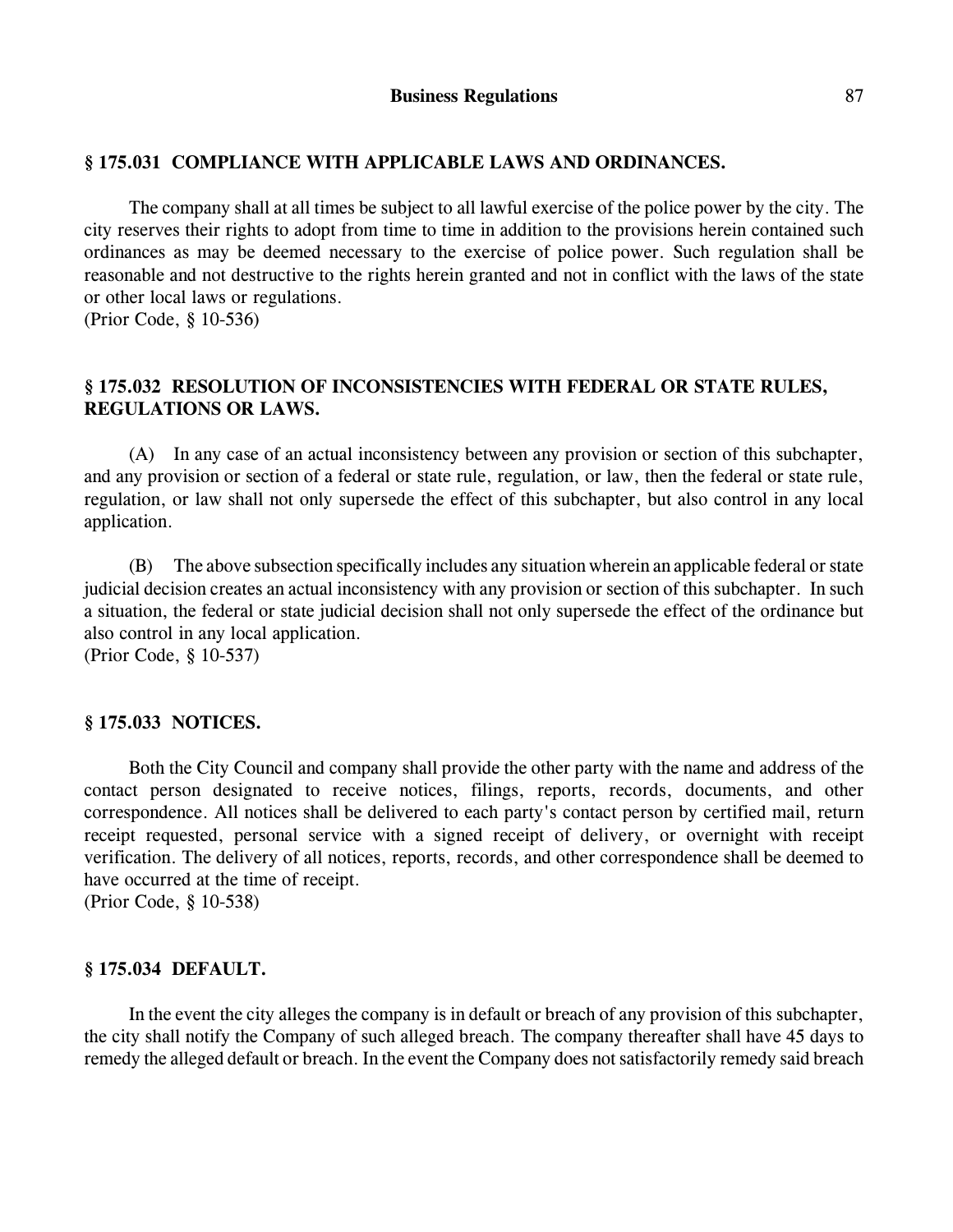## 88 **North Bend - Local Legislation**

or default, or within said 45-day period, the city shall conduct a public hearing regarding the alleged default or breach and the proposed action, if any, to be taken by the city. In the event of a substantial and material breach of this subchapter by the company, the city shall have the right to revoke any or all of the rights and privileges granted herein. Notice of said hearing shall be given to the company not less than ten days prior to said hearing. Said hearing shall be conducted in such a manner as to afford the company rights of due process. The City Council shall render its decision in writing and shall set forth the specific default or breach upon which the City Council's finding is based. Notice of the finding and decision shall be given to the Company within seven days after the decision is made by the City Council. Thereafter, the Company shall have 30 days in which to cure or remedy the default or breach or pursue appeal or review rights to which it may be entitled pursuant to the laws of the state. (Prior Code, § 10-539)

### **§ 175.035 VIOLATIONS.**

(A) From and after the effective date of this subchapter it shall be unlawful for any person to construct, install, or maintain on any public street in the city or within any other public property of the city or within any privately owned area within the city which has not yet become a public street but is designated or delineated as a proposed public street on any tentative subdivision map approved by the city, any equipment or facilities for distributing any television signals or radio signals through a cable television system, unless a franchise authorizing use of such street or property or area has first been obtained, and unless such franchise is in full force and effect.

(B) It shall be unlawful for any person, firm, or corporation to make any unauthorized connection whether physically, electrically, acoustically, inductively, or otherwise with any part of the franchised cable television system within this city for the purpose of enabling himself or others to receive any television signal, radio signal, picture, program or sound, without payment to the operator of said system.

(C) It shall be unlawful for any person, without the consent of the owner, to willfully tamper with, remove or injure any cables, wires or equipment used for distribution of television signals, radio signals, pictures, programs or sound.

(Prior Code, § 10-540) Penalty, see § 175.999

## **§ 175.036 PRIVACY.**

(A) The grantee shall not initiate or use any form, procedure, or device for procuring information or data from a subscriber's premises by use of the cable system without prior valid written authorization from each subscriber so affected which authorization shall not have been obtained as a condition of service. Neither the city nor the grantee shall without prior valid written authorization from each subscriber, provide any data identifying subscribers' names or addresses to any other party.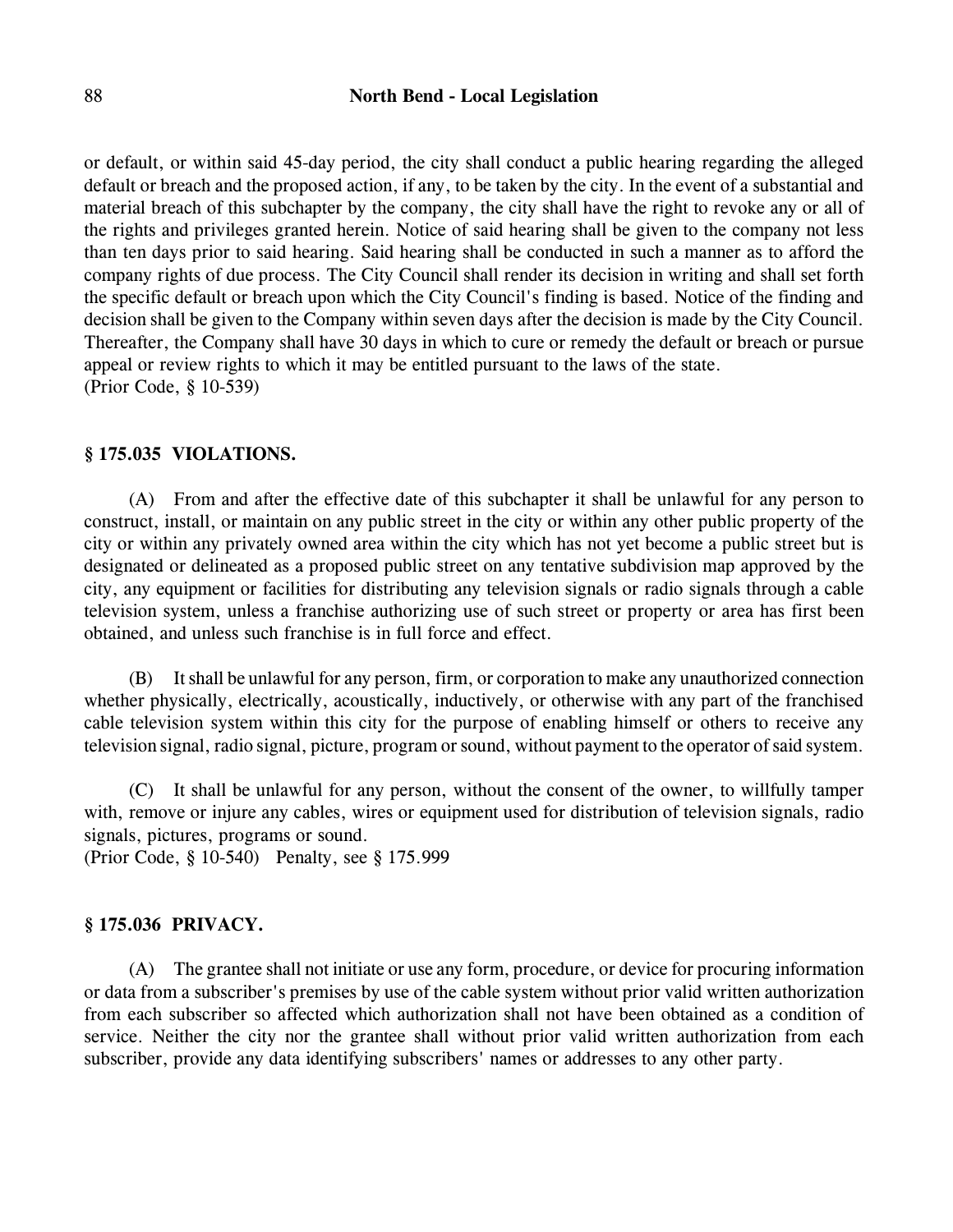(B) No authorization for procurement or dissemination of subscriber identifiable information or data shall be valid unless it specifies the type or types of information or date covered and the parties authorized to collect, receive, store, record, transmit, or otherwise convey the information or data.

(C) It shall be unlawful for the grantee or any firm, person, group, company, corporation, governmental body, or agency to procure information or data, from a subscriber's premises by use of the cable system without the prior valid written authorization from each subscriber so affected. (Prior Code, § 10-542)

#### *FRANCHISES*

#### **§ 175.045 RULES AND REGULATIONS.**

All of the terms and conditions of all franchise agreements shall be on file in the City Clerk's office. Said agreements may be amended from time to time as is mutually agreeable to the city and the franchisee.

(Prior Code, § 10-518)

#### **§ 175.046 INJURY TO TELEPHONE COMPANY PROPERTY.**

Any person who shall interfere with, cut, injure, remove, break, or destroy any of the poles, wires, fixtures, instruments, or other property of the said telephone company, or its successors, shall be deemed guilty of a misdemeanor, and on conviction thereof, shall be fined in any sum not less than \$10 nor more than \$100; and any person who shall paste, tack, or fasten on the poles or fixtures of said company, any sign, poster, advertisement or banners, shall be fined in any sum not less than \$5 nor more than \$50. (Prior Code, § 10-510)

#### **§ 175.047 ELECTRICITY.**

The governing body has granted to the Omaha Public Power District the authority to maintain and operate a retail electric energy supply business within the city for the purpose of furnishing electric energy to the city, and fixing the charges for such services. Actual details of the franchise agreement, adopted by reference as if fully set forth herein, and the present electrical rates, charges, and fees are on file and available for public inspection at the Municipal Clerk's office during regular business hours. (Prior Code, § 10-511)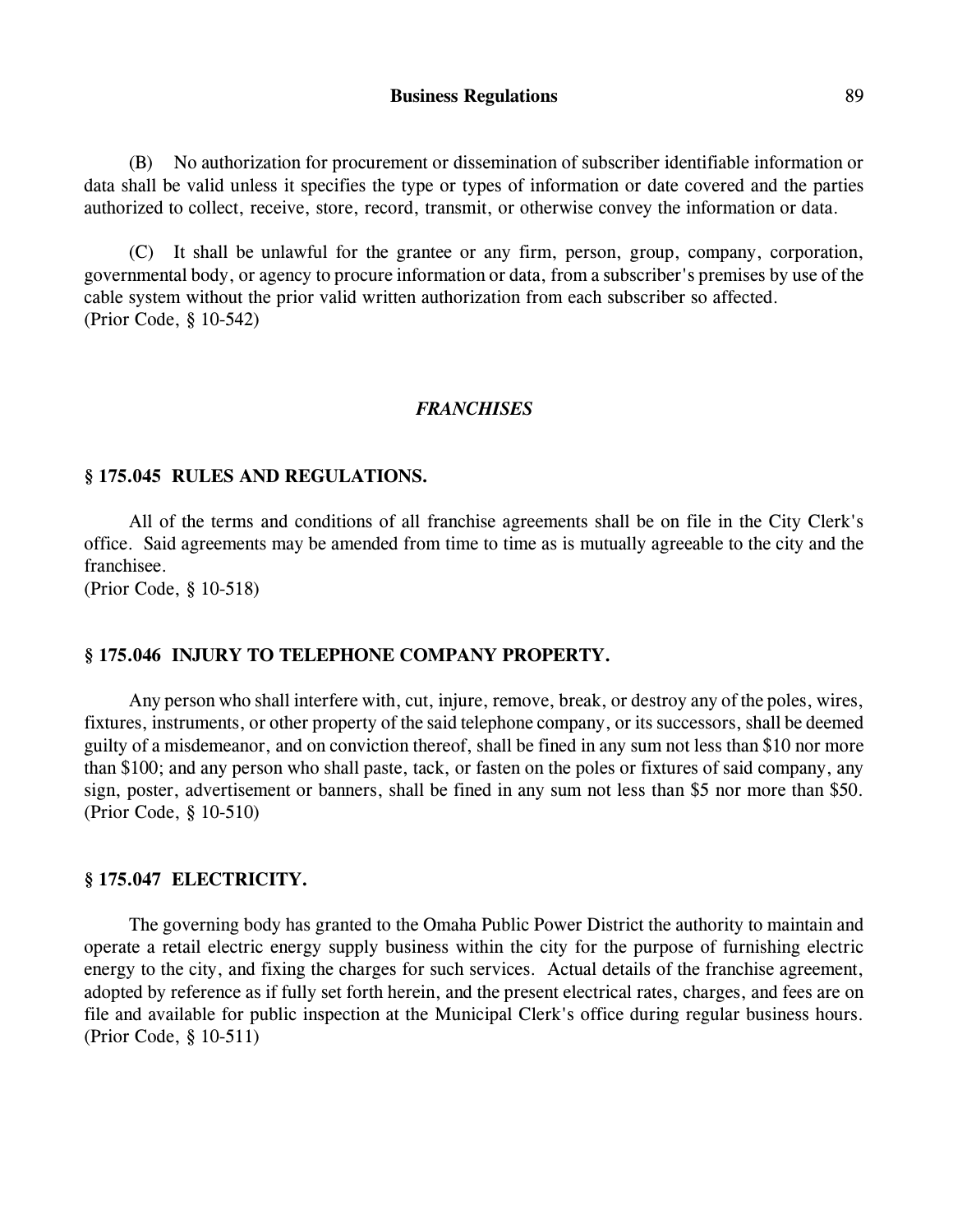### *PEDDLERS AND HAWKERS*

#### **§ 175.060 REGULATIONS.**

To prevent the sale of fraudulent, dangerous, and unhealthful goods and services, and to protect the public by maintaining records of the products sold and the persons and companies responsible for such sales, all peddlers, and hawkers shall, before doing business within the municipality, make application for, and be issued a permit. Application for said permit shall be made to the Municipal Clerk, and shall contain all the necessary information, and documents required for the protection of the residents of the municipality. Any person or persons granted a peddler and hawker permit shall be subject to a fee of \$25 and a \$500 Bond, and such other rules and regulations which the governing body deems appropriate for the purposes stated herein. Any permit so granted shall be subject to revocation for good and sufficient cause by the Municipal Police. Such permit shall expire 30 days after issuance. (Prior Code, § 10-201)

#### **§ 175.061 EXCEPTIONS.**

Nothing herein shall be construed to apply to any person, or persons, selling produce raised within the county, or to wholesale salesmen soliciting merchants directly, or to any nonprofit civic organization. (Prior Code, § 10-202)

#### *STREET VENDORS*

#### **§ 175.070 DEFINITION.**

For purposes of this subchapter the following definition shall apply unless the context clearly indicates or requires a different meaning.

*STREET VENDING.* The selling or offering for sale goods, chattels, wares, and merchandise of any kind from a trailer, tent, vehicle, or other temporary location or structure. Fireworks sales, Farmers Markets, Old Settlers weekend events and activities at city parks and facilities approved by the city are exempted.

(Ord. 512, passed 7-3-12)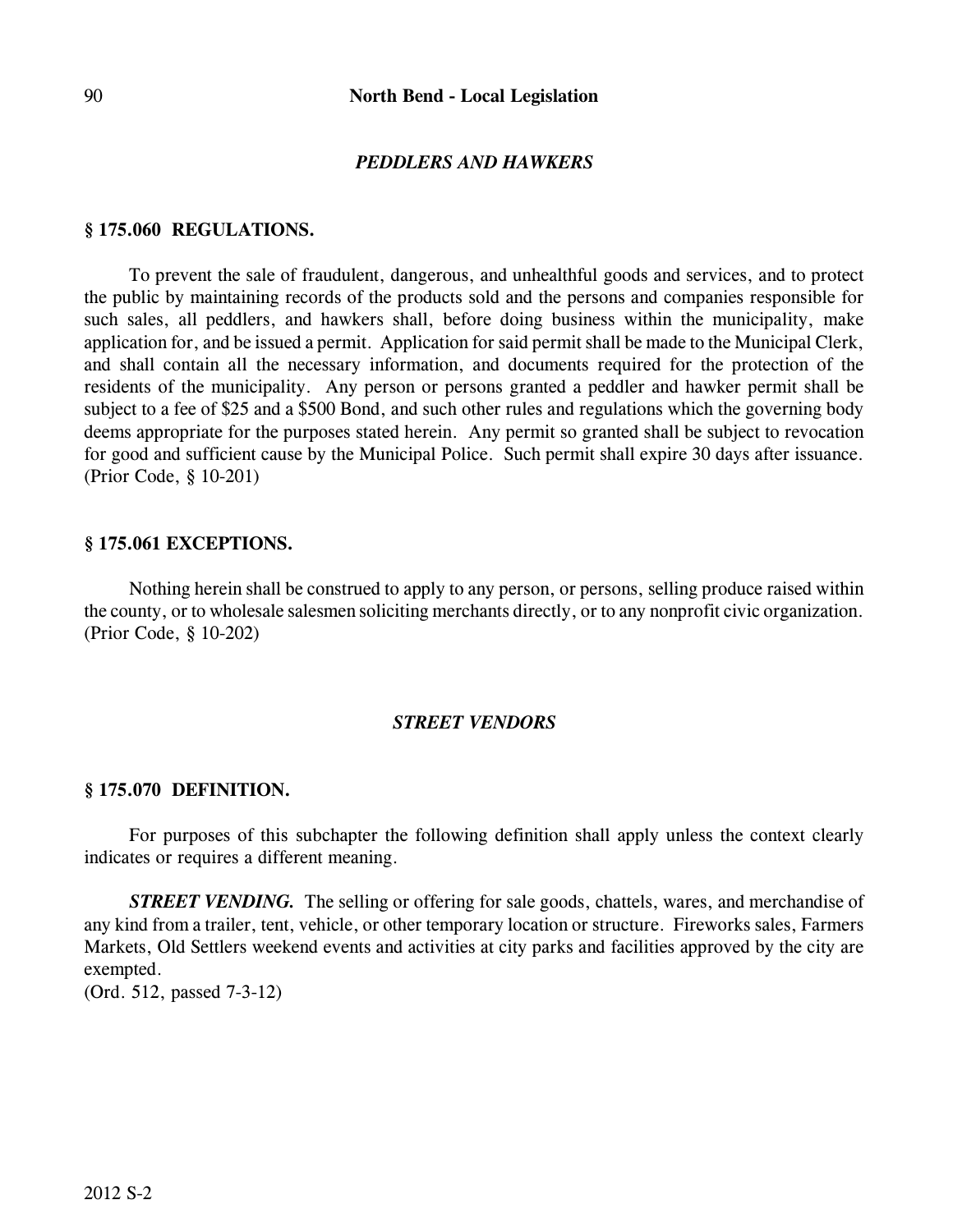## **§ 175.071 PERMIT REQUIRED.**

It shall be unlawful for any natural person, firm, proprietorship, partnership, corporation, association, receiver or trustee to sell or offer for sale goods, chattels, wares, and merchandise of any kind other than fireworks from a trailer, tent or other temporary location or structure unless such person or organization shall have first obtained a street vender permit or approval from the city. (Ord. 512, passed 7-3-12)

### **§ 175.072 APPLICATION AND ISSUANCE OF PERMIT.**

(A) Application for a street vender permit shall be made between the hours of 8:00 a.m. to 4:00 p.m., Monday through Friday, excluding holidays, to the City Clerk, on a form furnished by the city. Incomplete applications shall be rejected. The Dodge County Sheriff's Department shall conduct a background investigation on persons applying for such permits. Convicted felons and persons convicted of crimes involving dishonesty or moral turpitude shall not be eligible for a permit. Background investigations shall be completed within seven working days.

(B) Permits shall be issued by the City Clerk or designee upon a showing that an eligible applicant has the written consent of the property owner of the proposed location, that said location is in compliance with the city zoning regulations, provided a certificate of insurance showing proof of liability insurance in the amount of \$1,000,000, naming the City of North Bend as an additional insured, and has obtained all necessary permits and inspections, including state sales tax permit and State Department of Health inspection if applicable. There shall be an administrative fee set by the city for each permit issued. (Ord. 512, passed 7-3-12)

### **§ 175.073 RESTRICTIONS.**

(A) Street vendor permits shall be valid for 30 days from date of issue and may be revoked for violation of the terms of this subchapter. Any person in violation of this subchapter shall be deemed guilty of a misdemeanor and upon conviction thereof shall suffer the penalty as set forth in § 10.99 of the Nebraska Basic Code.

(B) Street vendor permits shall be valid only for the location issued; however permits may be amended to change location without charge upon a showing of compliance with the requirements of  $§$  175.072(B).

(C) No more than one street vendor permit will be issued per address, lot or location unless vending locations are separated by at least 200 feet.

(D) Street vending activity may not interfere with the public right-of-way on streets or sidewalks.